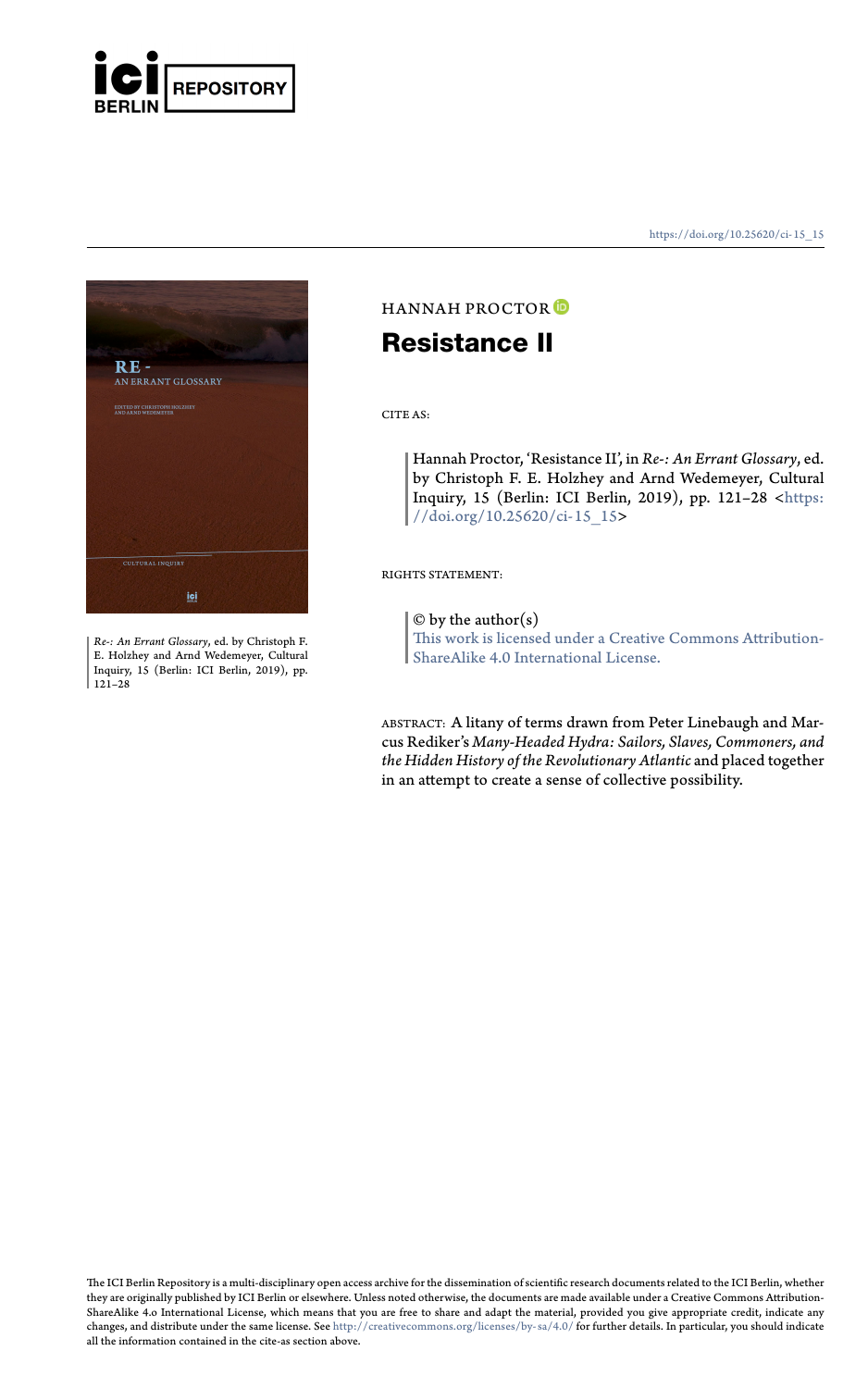## Resistance II HANNAH PROCTOR

The air is alive with the possibilities of assembling, gathering, congregating. At any moment, the promise of insurrection, the miracle of upheaval; small groups… and strangers threaten to become an ensemble, to incite treason en masse.

> Saidiya Hartman, 'The Terrible Beauty of the Slum'

The summer I moved to Berlin I read *The Many Headed Hydra* by Peter Linebaugh and Marcus Rediker. The book is a rousing work of 'history from below' that criss-crosses the Atlantic, charting rebellions, rebellious movements, and the movement of rebellious ideas that emerged with the expansion of trade and colonization in the early seventeenth century. The 'hydra' was a pejorative term used by the ruling classes to describe the new motley groups and collectivities that attended capitalist expansion.<sup>1</sup> As I read

<sup>1</sup> Peter Linebaugh and Marcus Rediker, *The Many-Headed Hydra: Sailors, Slaves, Commoners, and the Hidden History of the Revolutionary Atlantic* (Boston: Beacon, 2013).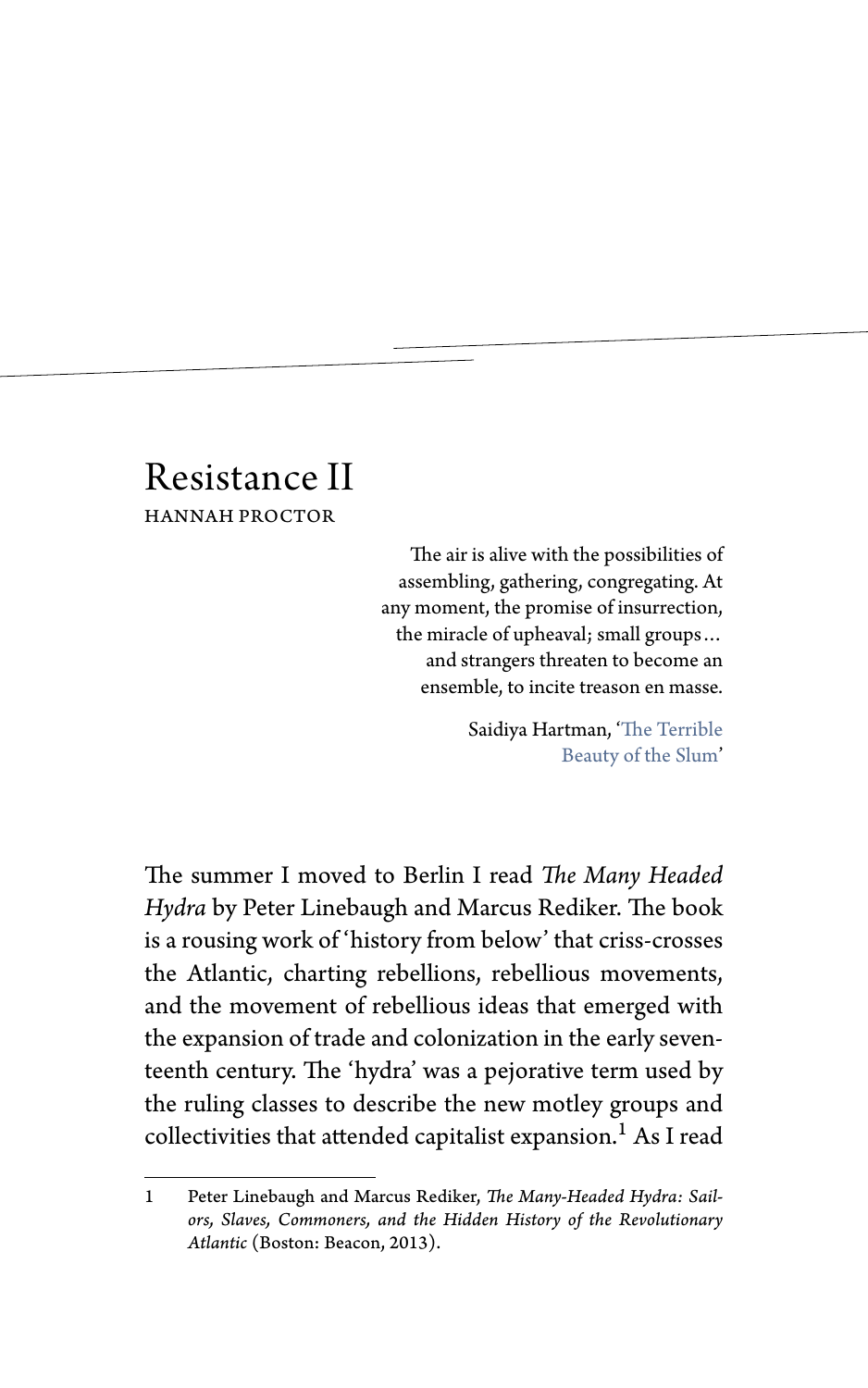the book I created a list of the groups, subjects, and figures that the authors mention. These are the hydra's very many heads detached from their contexts of struggle to create a giant amorphous mass. In reading this list out loud I was intrigued by what effect the sheer proliferation might produce — if it might capture something of the possibilities of 'assembling, gathering, congregating' that Hartman describes or whether it rather slips into fatigue or meaninglessness. I'm also interested in what some of the somewhat anachronistic professions or descriptions of groups might mean when thought in relation to on-going struggles in the present. Could the list be constantly expanded?

> dispossessed commoners, transported felons, indentured servants, religious radicals, pirates, urban labourers, soldiers, sailors, African slaves

rogues and beggars entertainers, sex workers the chapmen, the tinkers, the peddlers the discharged or wounded The entertainers of the day — the jugglers, fencers, minstrels, keepers of dancing bears, athletes, and players of interludes fortune-tellers all those outside of organized wage labour swarms of idle persons peoples who lived without property, work, masters, or kings many different kinds of people, with many different kinds of work experience: sailors, labourers, craftsmen, and commoners of several sorts, including Native Americans a motley crew the amorphous labouring class hewers of wood and drawers of water spade men, brick men, carpenters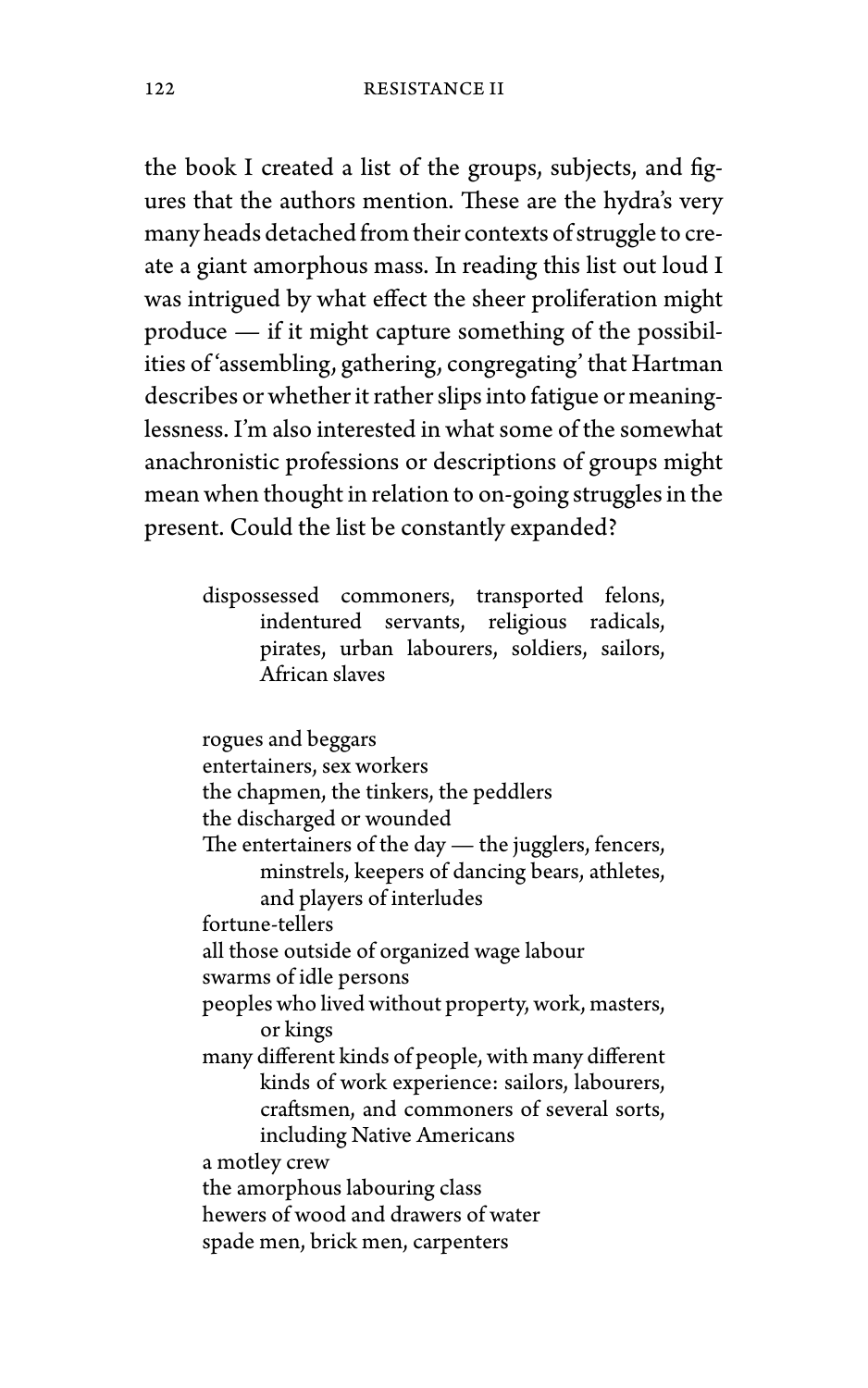- the dispossessed, the strangers, the women, the children
- orphans, vagrants, petty offenders, disorderly women

The Gypsies

the radical protestant, the sturdy rogue, the redundant craftsman, the Catholic recusant , the wild Irishman, the commonist, and the cutpurse

heretics and thieves

servants and fugitives of many languages and colours

the lumpenproletariat

the proletariat

the land rovers

all those who rejected wage labour: the Abrahammen, palliards, clapperdudgeons, whipjacks, dummerers, files, dunakers, cursitors, Roberds-men, swadlers, prigs, anglers, fraters, rufflers, bawdy-baskets, autemmorts, walking morts, doxies, and dells

assassins, Amazons, Anabaptists

religious radicals, indigenous Americans, Africans, commoners

the vagabonds, the master-less

mechanics, watermen, apprentices

the lowly and the base

the Levellers and the Diggers

the urban rioters and the rural commoners

The Ranters

the witches

sailors, clowns, mechanics, and radical sectaries

roarers, ranters, swearers, and bell-ringers

antinomians

mechanic preachers

independent women

West Indians

market gardeners, and river workers such as the watermen, ferrymen, and fishermen

market women, carters, porters, sailors, weavers,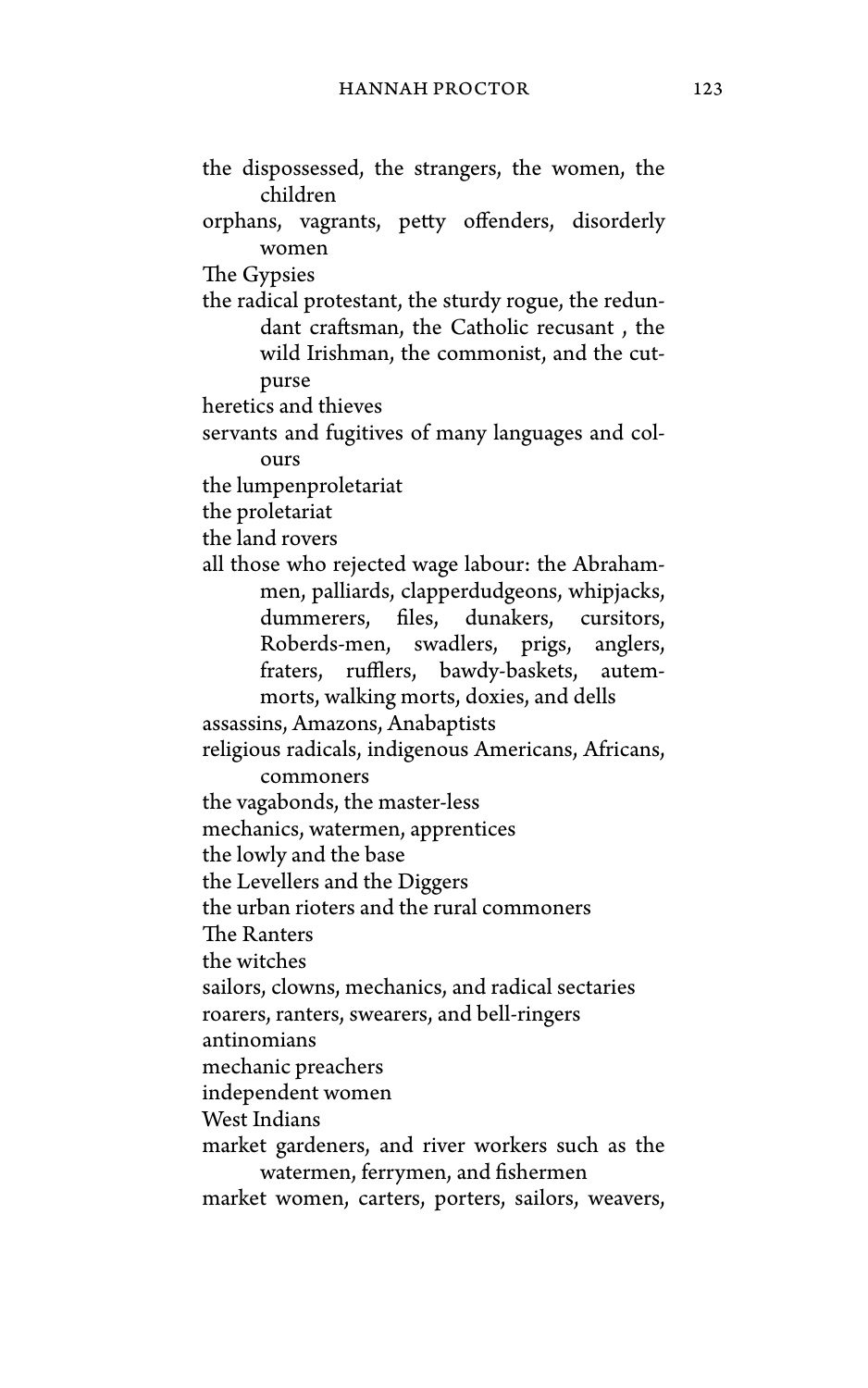silk winders, and all the other poor discontented persons Tribeless, landless, nameless, Wealthless, hostless, fameless the sailor of the European deep-sea ship and the boatman of the African canoe a multilinguistic, multiethnic crew mutineers Quakers renegades European and African American slaves (with and without indentures), felons, landless paupers, beggars, pirates, and rebels of all kinds London Levellers, Irish soldiers, Barbadian servants, and Virginia slaves saltwater vagabonds coopers, gunners, sailmakers outcasts of all nations the convicts, prostitutes, debtors men of unfortunate and desperate condition peasant rebels , demobilized soldiers, dispossessed smallholders, unemployed workers Brethren of the Coast banditti of all nations a mix't multitude cross-dressing female warriors the outcasts of the nations of the earth arsonists the dispossessed of all colours [who] feasted, danced, sang, took oaths, and planned their resistance obscure people with no visible way of subsistence a mass of desperate but necessarily creative proletarians being forced to work for wages the Papa, from the Slave Coast near Whydah; the Igbo, from the area around the Niger River; and the Malagasay, from Madagascar Shamans of Gold Coast origins haters of the Army rioters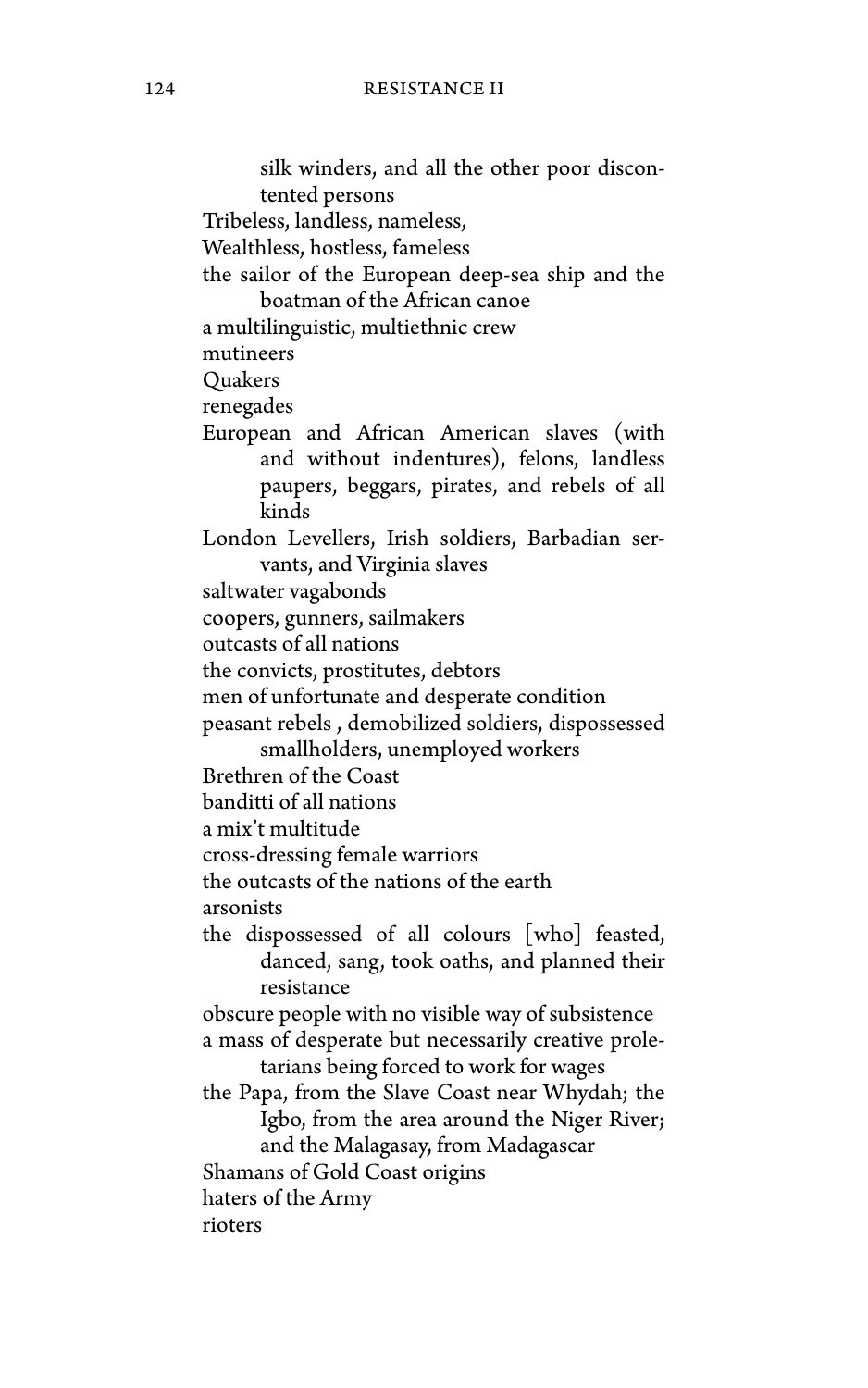Afro-Hispanic sailors radical itinerants heretics conspirators maroons whalemen a mini-diaspora malefactors rogues insurgents mobs agitators and organisers the most degenerated, and abandoned scum and dregs outcasts malcontents gangs of the tobacco and sugar plantations armed agglomerations refugees, boat people, evacuees, and prisoners strikers hoisters of the red flag sons of Jamaica runaways a motley rabble of saucy boys wretches, with tethered garments traitors the vanguard Turbulent people of all Nations engaged in illicit Trade the disenfranchised shoemakers, hatters, clockmakers visionaries dockers friends and comrades mass cultivators of the soil avengers the oppressed multiethnic gangs of labourers housekeepers, lovers, and nurses freedom fighters sappers, miners, pick and shovel workers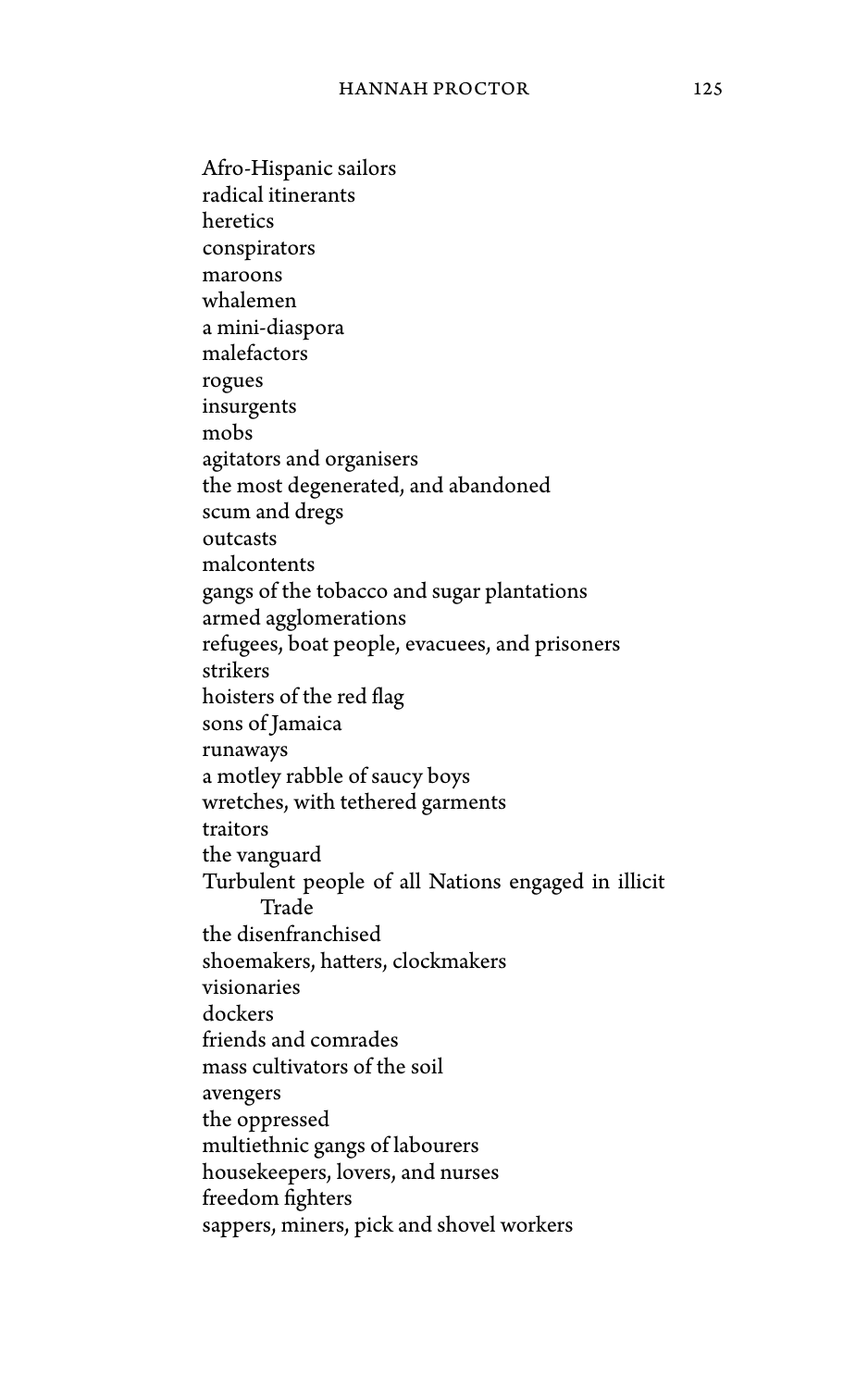the half-clothed and the half-drunk the volatile and the frolicsome castaways millenarian dissidents ignorant turtlers Sheffield cutlers an injured and exasperated people artisans, Jacobins, Jews heterodox thinkers abolitionists the vanquished lunatics agrarian communists poor disinherited earth worms jack tars, coal-heavers, dustmen, women of colour, old and young the factory worker food rioters; army agitators; barbarians of the commons aquatic labourers, free thinkers and striking textile workers the forgotten, the utopian multitudinous, numerous, and growing numbered, weighed, and measured cooperative and labouring motley vulgar planetary self-active, creative Alive